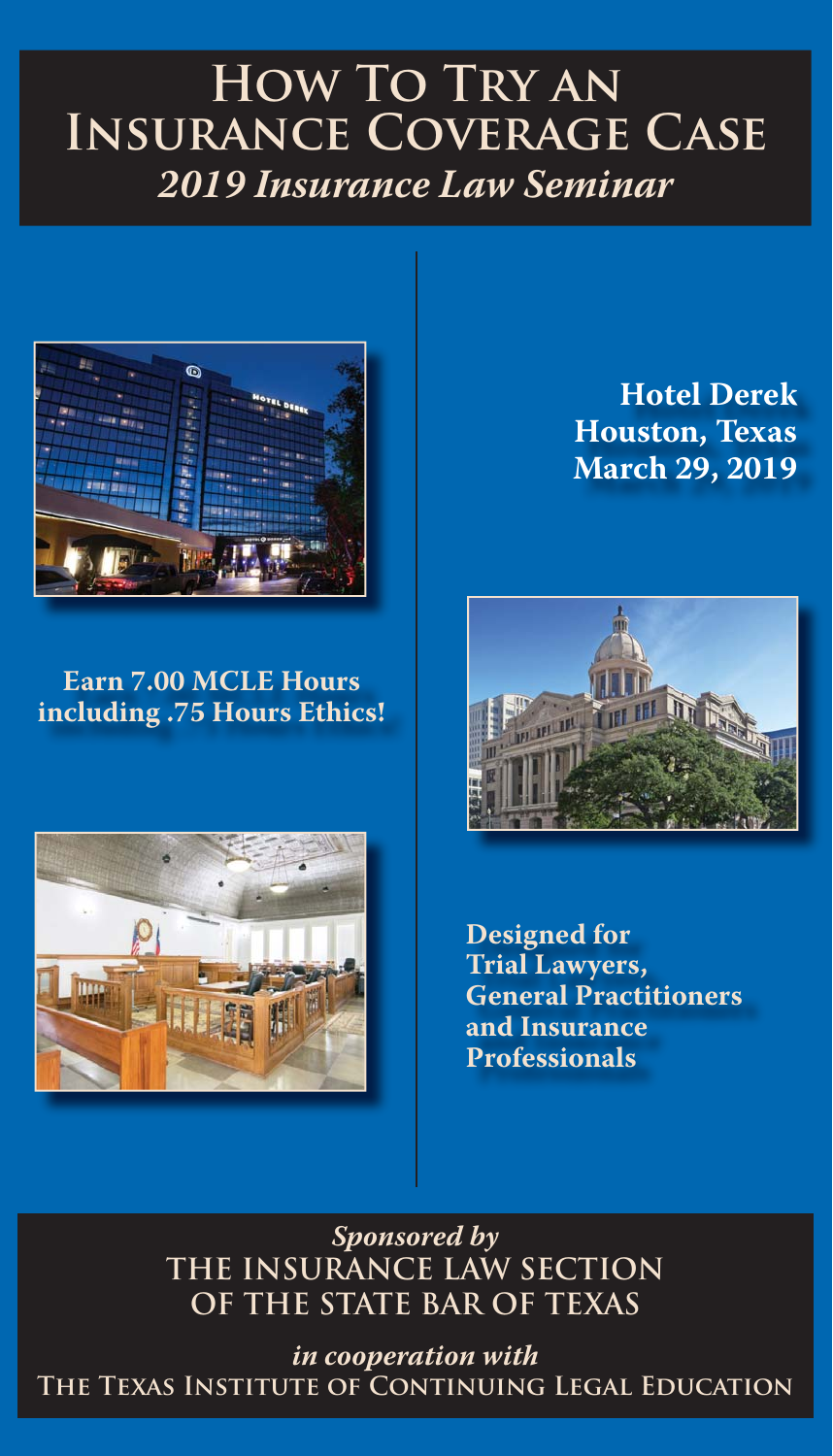#### **How to Try an Insurance Coverage Case** sponsored by The Insurance Law Section of the State Bar of Texas **March 29, 2019**

**Hotel Derek \* 2525 West Loop South \* Houston, TX 77027**

*This course has been approved for 7.00 hours credit (including .75 hours of ethics credit) which will apply towards MCLE, the College of the State Bar of Texas, and the Texas Board of Legal Specialization in Consumer and Commercial Law. To obtain full MCLE credit, you must attend all sessions. If you need CLE credit in a state other than Texas, please let us know at the time of registration.* 

The Texas Institute of CLE is an accredited sponsor with the Texas Department of Insurance. An application has been filed for 7.00 hours of General credit (all license types).

#### **PROGRAM**

#### **FRIDAY, MARCH 29, 2019**

| 7:30 a.m.                       | Late Registration - Ballroom Foyer, Hotel Derek,<br>2525 West Loop South, Houston, TX 77027                                                                                                                                                                                               |  |  |
|---------------------------------|-------------------------------------------------------------------------------------------------------------------------------------------------------------------------------------------------------------------------------------------------------------------------------------------|--|--|
| 8:30 a.m.                       | <b>Welcome on Behalf of the Insurance Law Section</b><br>Lisa A. Songy, Dallas (Section Chair)<br>J. James Cooper, Houston (Presiding Officer)<br>Christopher W. Martin, Houston (Presiding Officer)                                                                                      |  |  |
| 8:45 a.m.<br>.25 Ethics Credit  | PRE-SUIT STRATEGY - Let's Get This Party Started<br>Declaratory Judgment Actions, Duty of Loyalty Owed by Defense<br>Counsel, Drafting and Responding to Reservation of Rights and<br>Demand Letters, and Other Pre-Filing Concerns<br>Jamie R. Carsey, Houston<br>Rebecca DiMasi, Austin |  |  |
| 9:30 a.m.                       | <b>PLAYING CHESS</b><br>Motions for Summary Judgment, Appraisal, Venue, Choice of Law<br>and Other Tactical Moves<br>Robert M. Hoffman, Dallas<br>Vincent E. Morgan, Houston                                                                                                              |  |  |
| 10:15 a.m.                      | <b>Morning Break</b>                                                                                                                                                                                                                                                                      |  |  |
| 10:30 a.m.<br>.25 Ethics Credit | <b>EXPERTS - Using and Abusing</b><br>How to Pick Them, Whether to Use Them, and How to Challenge<br>Them<br>Moderator: Jamie P. Cooper, Houston<br>Justice Harvey G. Brown, Houston<br>Charles L. Levy, Waco                                                                             |  |  |
| 11:15 a.m.                      | <b>DISCOVERY AND MEDIATION</b><br>Unique discovery issues in insurance cases, institutional bad faith<br>discovery strategies and mediation techniques to maximize pre-<br>trial opportunities<br>Christopher H. Avery, Houston<br>Samantha Trahan, Houston                               |  |  |
| 12:00 p.m.                      | <b>Break for Lunch</b>                                                                                                                                                                                                                                                                    |  |  |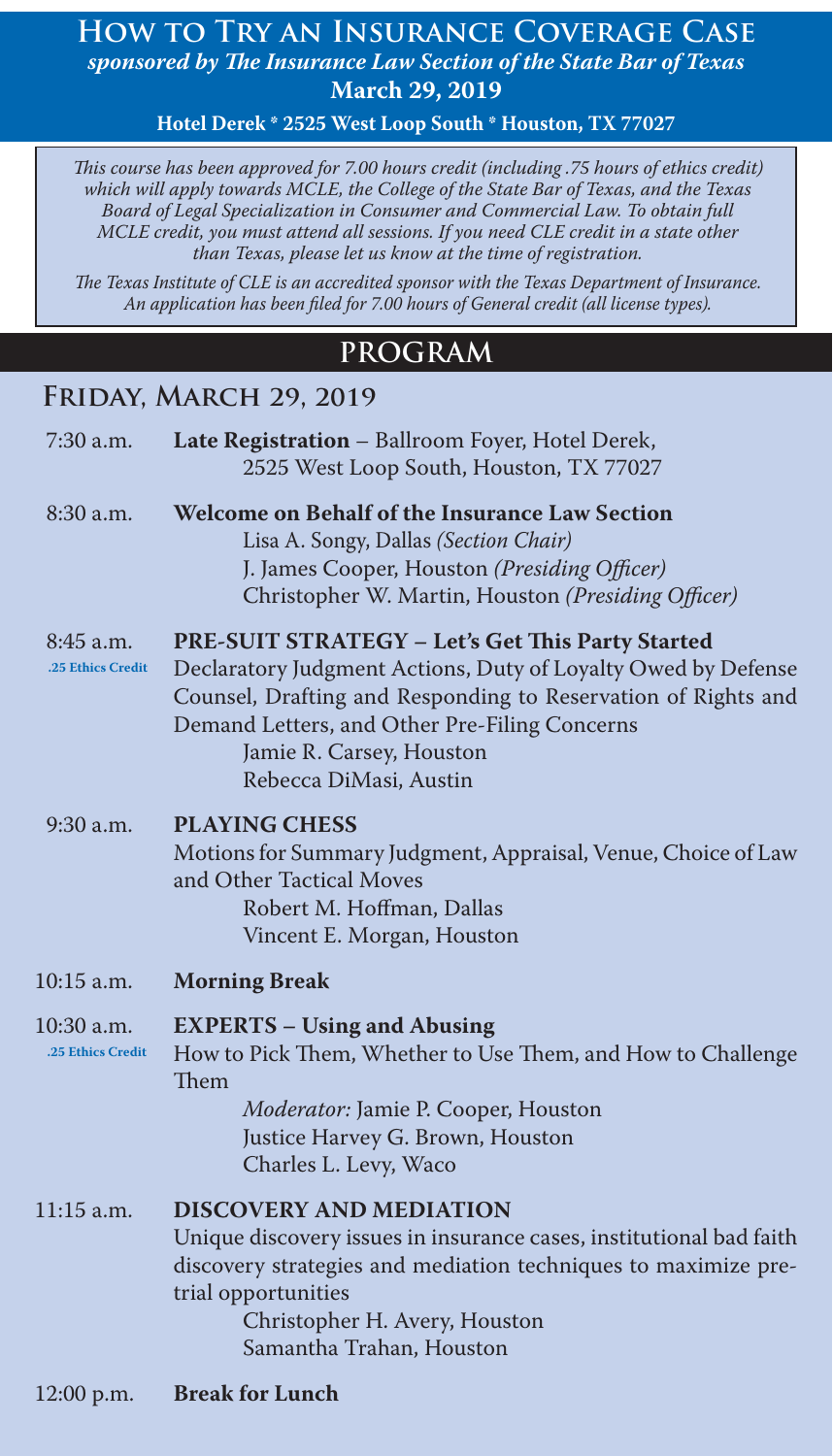| 12:15 p.m.        | <b>Lunch Presentation: JUDGES PANEL</b><br>(Lunch included in the registration fee.)                                                                                                                                                                            |
|-------------------|-----------------------------------------------------------------------------------------------------------------------------------------------------------------------------------------------------------------------------------------------------------------|
| .25 Ethics Credit | Judicial perspectives on how to best present your insurance case.<br>Moderator: J. James Cooper, Houston<br>The Honorable Nancy F. Atlas, Houston<br>The Honorable Gray H. Miller, Houston<br>The Honorable Ravi Sandill, Houston                               |
| $1:15$ p.m.       | <b>Break</b>                                                                                                                                                                                                                                                    |
| 1:30 p.m.         | 30 DAYS BEFORE TRIAL - Last Minute Challenges or First<br><b>Thing You Should Do</b><br>Limines, Jury Charge, and Other Key Considerations<br>R. Brent Cooper, Dallas<br>Lisa A. Songy, Dallas                                                                  |
| $2:15$ p.m.       | <b>TRIAL TECHNIQUE</b><br>Voir Dire, Opening, Your Witnesses, Cross-Examination and<br>Closing<br>Moderator: Christopher W. Martin, Houston<br>Randal G. Cashiola, Beaumont<br>Armando De Diego, Dallas<br>J. Hampton Skelton, Austin<br>Amy M. Stewart, Dallas |
| 3:45 p.m.         | <b>Afternoon Break</b>                                                                                                                                                                                                                                          |
| $4:00$ p.m.       | WRAP-UP – How to Make a Jury Like an Insurance Company<br>and How to Make a Jury Dislike an Insurance Company<br>John S. Black, Houston<br>Christopher W. Martin, Houston                                                                                       |
| 4:45 p.m.         | <b>Adjourn</b>                                                                                                                                                                                                                                                  |

## **CONFERENCE SPONSORS**

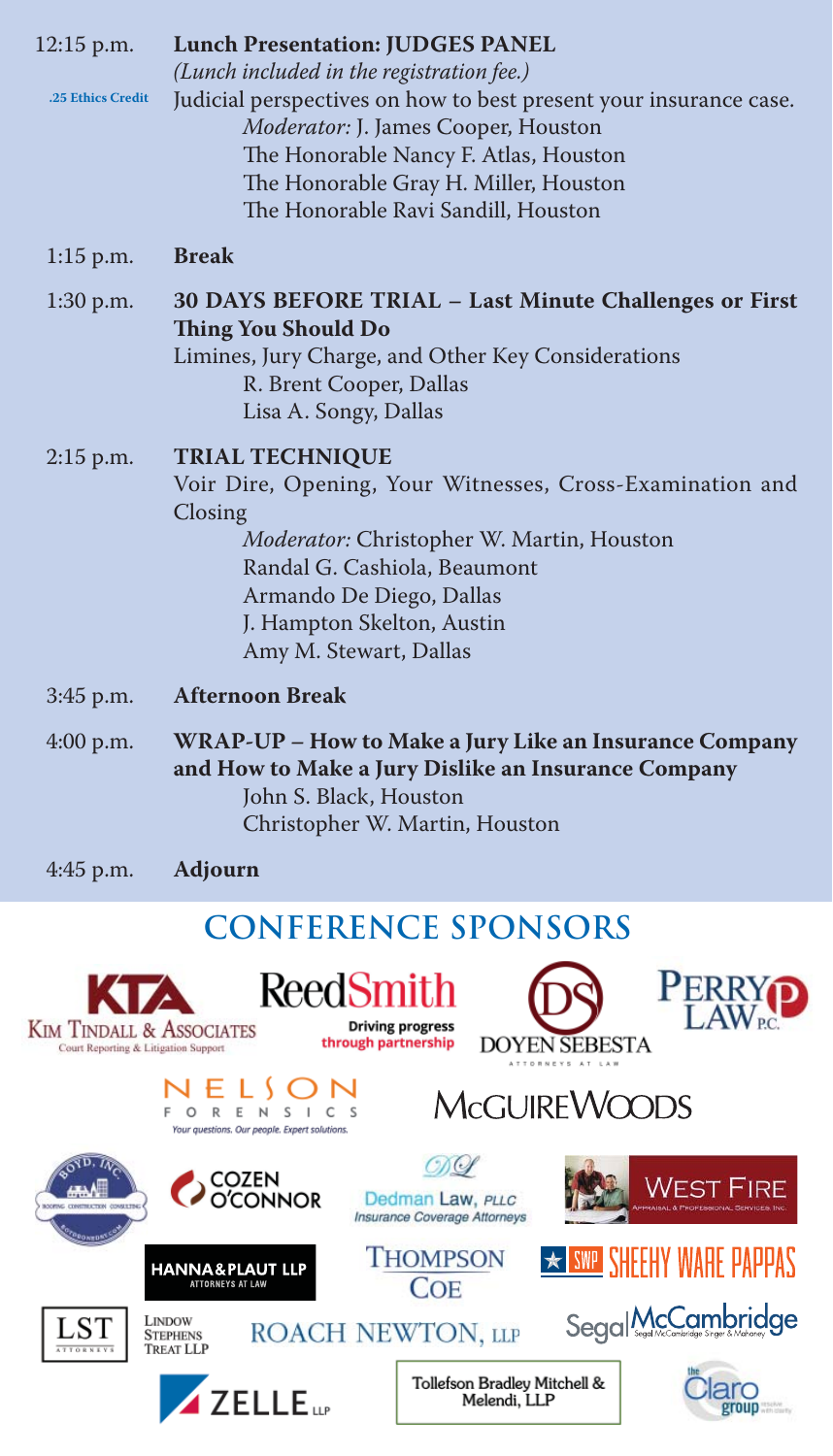## **CONFERENCE FACULTY**

Hon. Nancy F. Atlas, Houston United States District Judge for the Southern District of Texas

Christopher Avery, Houston Thompson, Coe, Cousins & Irons, LLP

John S. Black, Houston Daly & Black PC

Justice Harvey G. Brown, Houston The Lanier Law Firm

Jamie R. Carsey, Houston Markel - Claims

Randal G. Cashiola, Beaumont Cashiola Law Firm

R. Brent Cooper, Dallas Cooper & Scully, P.C.

J. James Cooper, Houston Reed Smith LLP

Jamie P. Cooper, Houston USAA Insurance Company

Armando De Diego, Dallas Law Office of Armando De Diego, P.C.

Rebecca DiMasi, Austin Shidlofsky Law Firm PLLC

Robert M. Hoffman, Dallas DLA Piper (US) LLP

Charles L. Levy, Waco Law Office of Charles L. Levy Christopher W. Martin, Houston Martin, Disiere, Jefferson & Wisdom, L.L.P.

Hon. Gray H. Miller, Houston United States District Judge for the Southern District of Texas

Vincent E. Morgan, Houston Pillsbury Winthrop Shaw Pittman LLP

Hon. Ravi Sandill, Houston 127th Civil District Court, Harris County

J. Hampton Skelton, Austin Skelton & Woody

Lisa A. Songy, Dallas Tollefson Bradley Mitchell & Melendi LLP

Amy M. Stewart, Dallas Stewart Law Group PLLC

Samantha Trahan, Houston Trahan Kornegay Partners LLP

## *Chair, Insurance Law Section*

Lisa A. Songy, Dallas Tollefson Bradley Mitchell & Melendi LLP

#### **Presiding Officers**

J. James Cooper, Houston Reed Smith LLP

Christopher W. Martin, Houston Martin, Disiere, Jefferson & Wisdom, L.L.P.

#### **Not an Insurance Law Section Member?** *Join now to register at the member rate. You save \$50!*

Check the appropriate box on the registration form and include the dues with your payment.

**State Bar of Texas**



**Insurance Law Section**

### *Membership Benefits include:*

- Complimentary subscription to the *Insurance Law Journal* •
- Discounts to all section sponsored CLE programs •
- Complimentary subscription to "Right Off the Press" Email Updates •
- Access to the Member's Only section of the www.insurancelawsection.org website
- Online access to past CLE course materials and brief bank •
- A listing in the online Membership Directory •

For more information about Texas Institute of CLE seminars and available CLE materials see our website at www.clesolutions.com.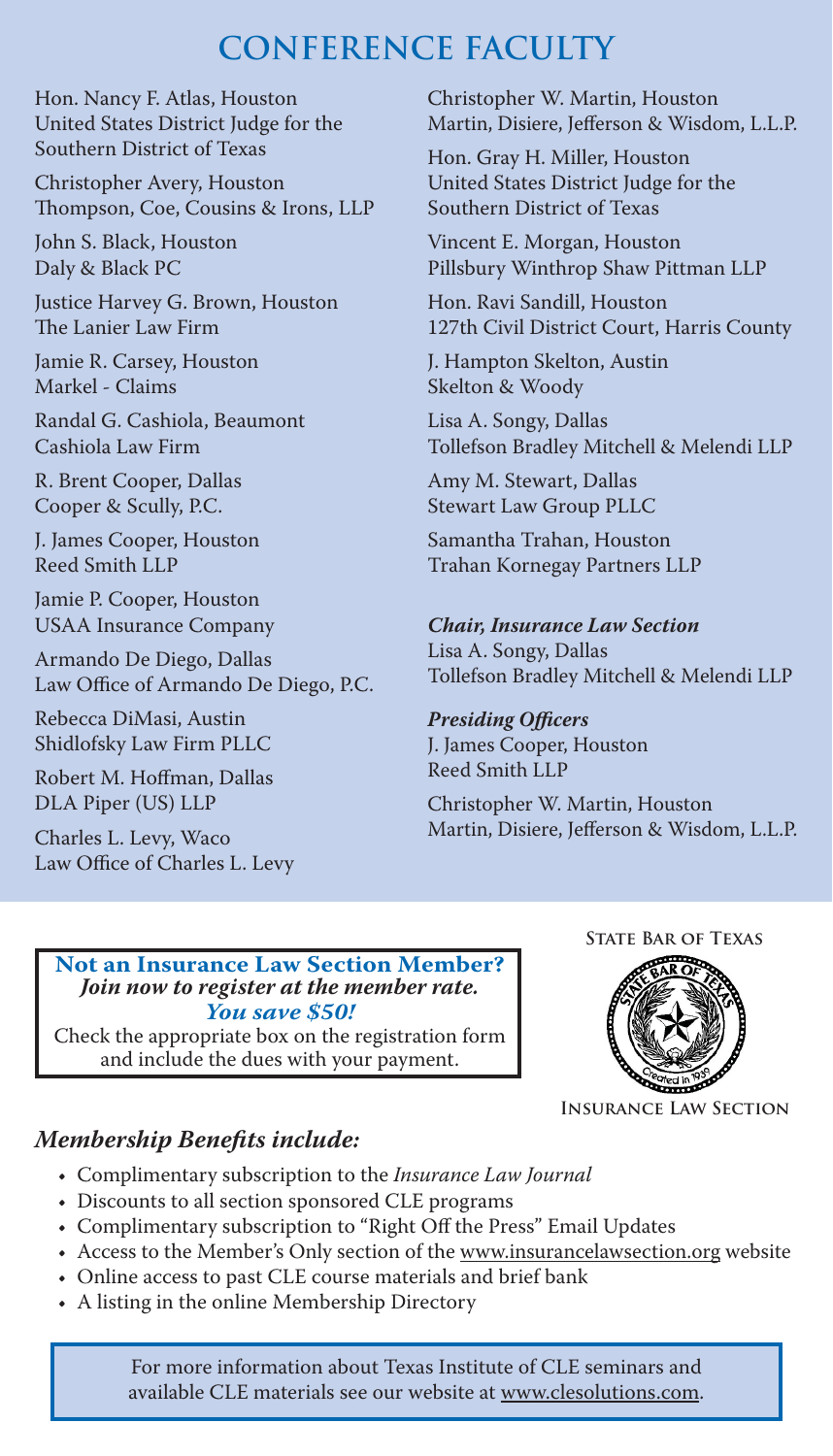#### **GENERAL INFORMATION**

**Hotel Derek** —A limited number of rooms have been reserved at the special rate of \$135.00 per night plus taxes for a single/double. Hotel Derek is located at 2525 West Loop South, Houston, TX 77027. The hotel deadline is **March 7, 2019 or until the room block is exhausted, whichever comes first.** Please call the hotel directly at (866) 292-4100 or (713) 961-3000 and request the "Texas Institute of Continuing Legal Education" group rate. We recommend that you make your hotel reservation immediately if you plan to attend this course.

**Pre-Registration** — To ensure sufficient materials are available for all attendees, advance registration is strongly encouraged. Door registration incurs an additional fee.

**Registration by Telephone or Online** — You may register by calling (512) 451-6960 or visiting www.clesolutions.com. Phone and online registrations require an AMERICAN EXPRESS, VISA or MASTERCARD number, expiration date, security code, email address and billing address with zip code.

**Cancellations and Refunds** — Refunds, less a \$50.00 processing fee, will be given to registrants who cancel by 5:00 p.m. on the Friday preceding the course. No refunds will be granted thereafter. Audio CDs and course materials will automatically be mailed to prepaid registrants who were not able to attend.

**Special Accommodations** — If special arrangements are required for a person with a disability to attend this program, please contact us at (512) 451-6960.

#### **REGISTRATION FORM**

| <b>Mail to:</b> Texas Institute of Continuing Legal Education | <b>FAX to:</b> (512) 451-2911             |
|---------------------------------------------------------------|-------------------------------------------|
| 2019 Houston Insurance Law Seminar                            | <b>Phone:</b> $(512)$ 451-6960            |
| P.O. Box 4646                                                 | <b>Online at: www.clesolutions.com</b>    |
| Austin, TX 78765-4646                                         | (Phone, Fax and Online Registrations)     |
| Make checks payable to: Texas Institute of CLE                | must be accompanied by American           |
|                                                               | Express, Visa or MasterCard Information.) |

#### **Please register me for the course as follows:**

| Late Registration fee (After 5:00 p.m. March 8 and before 5:00 p.m. March 22)  \$ +35.00<br>Insurance Law Section Dues (to be eligible for the discounted member registration fee) \$                                                                                                                                  |  | \$ 245.00<br>30.00      |  |  |  |
|------------------------------------------------------------------------------------------------------------------------------------------------------------------------------------------------------------------------------------------------------------------------------------------------------------------------|--|-------------------------|--|--|--|
| Conference Materials: Choose ONE!<br>Registrants have the option of choosing between electronic or printed versions of the<br>conference materials. Please choose one option below. If you would like to receive both<br>the USB and printed materials, an additional \$54.13 must be included with your registration. |  |                         |  |  |  |
|                                                                                                                                                                                                                                                                                                                        |  | -0-<br>$-()$ -<br>54.13 |  |  |  |
| I cannot attend the conference. Please forward the following:                                                                                                                                                                                                                                                          |  | \$265.21                |  |  |  |

**TOTAL ENCLOSED ......................................................................................................................** \$\_\_\_\_\_\_\_*No refunds after 5:00 p.m., Friday, March 22, 2019.* **See cancellation policy above.**

Name *(Please Print)*

Firm

| E-mail $\frac{1}{\sqrt{1-\frac{1}{2}}\sqrt{1-\frac{1}{2}}\sqrt{1-\frac{1}{2}}\sqrt{1-\frac{1}{2}}\sqrt{1-\frac{1}{2}}\sqrt{1-\frac{1}{2}}\sqrt{1-\frac{1}{2}}\sqrt{1-\frac{1}{2}}\sqrt{1-\frac{1}{2}}\sqrt{1-\frac{1}{2}}\sqrt{1-\frac{1}{2}}\sqrt{1-\frac{1}{2}}\sqrt{1-\frac{1}{2}}\sqrt{1-\frac{1}{2}}\sqrt{1-\frac{1}{2}}\sqrt{1-\frac{1}{2}}\sqrt{1-\frac{1}{2}}\sqrt{1-\frac{1}{2}}\sqrt{1-\frac{1}{2$ |  |  |  |  |  |  |
|--------------------------------------------------------------------------------------------------------------------------------------------------------------------------------------------------------------------------------------------------------------------------------------------------------------------------------------------------------------------------------------------------------------|--|--|--|--|--|--|
| Make Checks payable to: Texas Institute of CLE                                                                                                                                                                                                                                                                                                                                                               |  |  |  |  |  |  |
| Please Charge: $\Box$ AMEX $\Box$ VISA or $\Box$ MASTERCARD                                                                                                                                                                                                                                                                                                                                                  |  |  |  |  |  |  |
|                                                                                                                                                                                                                                                                                                                                                                                                              |  |  |  |  |  |  |
|                                                                                                                                                                                                                                                                                                                                                                                                              |  |  |  |  |  |  |
|                                                                                                                                                                                                                                                                                                                                                                                                              |  |  |  |  |  |  |
|                                                                                                                                                                                                                                                                                                                                                                                                              |  |  |  |  |  |  |